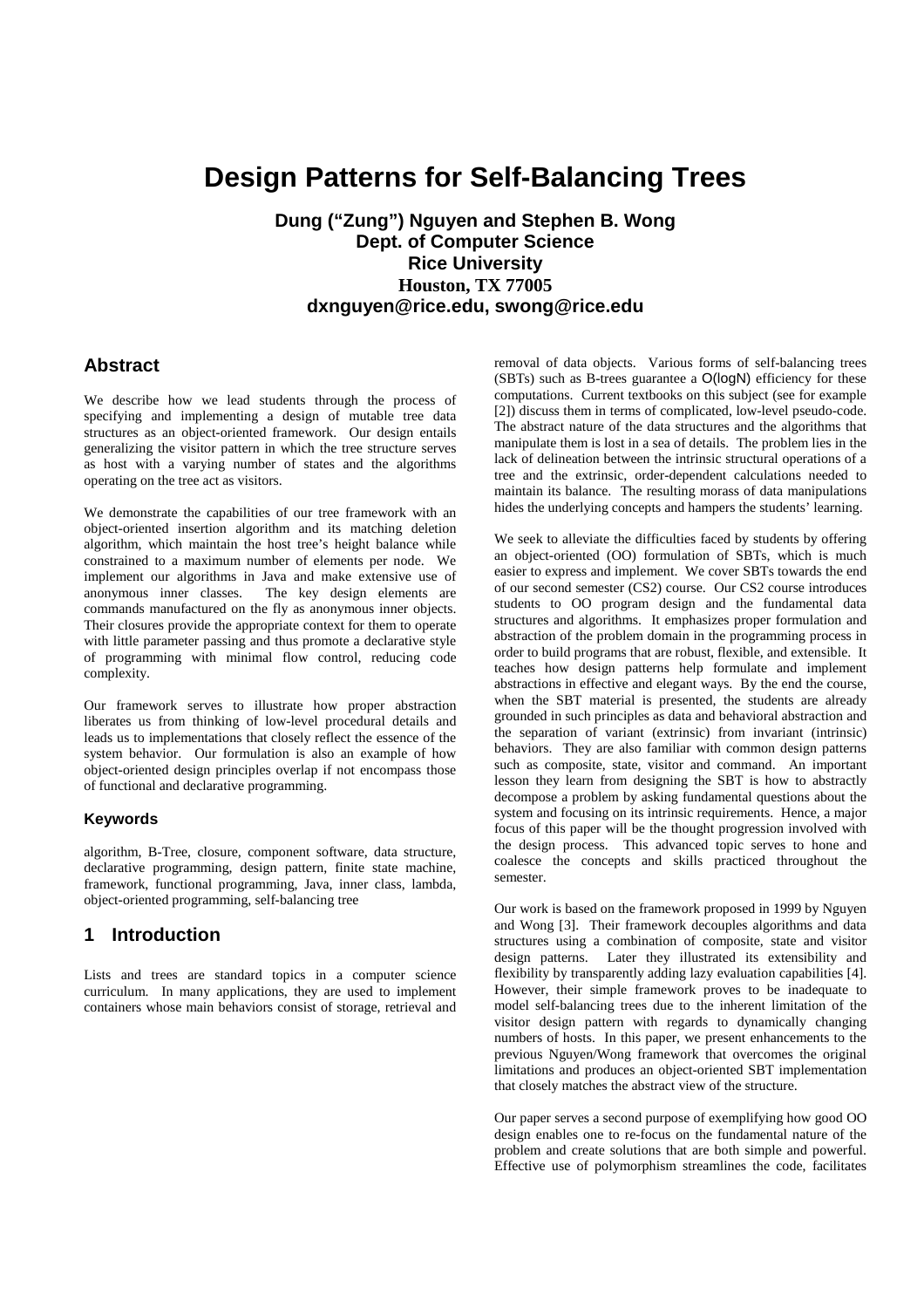

**Figure 1**: UML class diagram for the tree and algorithms as visitors.

straightforward proofs of correctness and trivializes the complexity analysis.

Section 2 explores the fundamental nature of trees with multiple data elements per node. The result is a specification and implementation of a minimal and complete set of behaviors that are intrinsic to the tree structure. The number of elements in the root node is used to represent the current state of the tree. We design such a tree as a composite structure, which behaves as a finite state machine whose number of states can vary dynamically at run-time.

Section 3 describes how we generalize the visitor pattern to decouple the extrinsic algorithms that operate on a tree from its intrinsic structural behaviors. In our formulation, the extrinsic algorithms act as visitors to the host tree. The standard visitor pattern is extended to handle the arbitrary numbers of hosts encountered in an SBT system. The tree structure and its visitors thus form a framework with dynamically re-configurable components.

Section 4 defines the notion of a height-balanced tree and discusses four basic operations that transport data vertically by one level and modify the tree structure while maintaining its balance. These operations serve as building blocks for the insertion and deletion algorithms.

Section 5 describes our SBT insertion algorithm and its Java implementation. The algorithm's intuitive heuristics will lead to a rigorous proof of correctness. The complexity analysis will be shown to be straightforward, simple and intuitive.

Section 6 describes our SBT deletion algorithm and its Java implementation. As with the insertion algorithm, the deletion algorithm's heuristics are intuitive and lead to a rigorous proof-ofcorrectness. Since both insertion and deletion rely on vertical transportation of data, their complexity analyses are identical.

# **2 The Tree Structure**

We consider trees, called **TreeN**, that can hold multiple data elements in each node and where each node can have multiple child trees. Without loss of generality, we limit the data elements to be of Integer type. The first step with the students is to lead them to a concise and precise definition of the problem, that is, what *exactly* is the data structure under consideration? Recursive data definitions are fundamental not only to good OO design but to computing in general.

#### **2.1 Data Definition**

*A* **TreeN** *can be either empty or non-empty.*

- *An empty* **TreeN** *contains nothing.*
- *A non-empty* **TreeN** *holds an arbitrary, positive, number of data elements,* n*, and* n+1 **TreeN** *objects called "child trees*". For  $0 \le i \le n$ , the **i**<sup>th</sup> and the **i+1**<sup>th</sup> child trees are *called the left child tree and the right child tree of the* **i** th *data element respectively.*

The above inductive definition for the tree is well represented by the composite design pattern [1]. Since the operations on a tree often depend on the number of data elements in the nodes, we can model the tree as having different "states" which determine the tree's behavior at any given moment. The state of the tree is defined by the number of data elements in the root node of the tree. We can thus identify each state with an integer value. For instance, an empty tree has state  $= 0$ , while a tree with one data element and two child trees (commonly referred to as a "2-node tree") is in state  $= 1$ . Operations on the tree may cause the tree to transition from one state to another as data elements and associated child trees are added or removed. The tree thus behaves as a finite state machine.

#### **2.2 Intrinsic vs. Extrinsic Behavior**

The next step with the students is to identify the *intrinsic* behaviors of the system and declare them as the public methods of the tree. For maximal decoupling and flexibility, the methods should form a complete and minimal set of operations from which all other possible operations on the tree can be constructed. The intrinsic structural behaviors of the tree are those that serve exactly two purposes:

- Provide access to the tree's data and structural subcomponents, and
- Perform constructive and destructive modifications of the tree's internal structure, thus enabling the tree to transition from one state to another.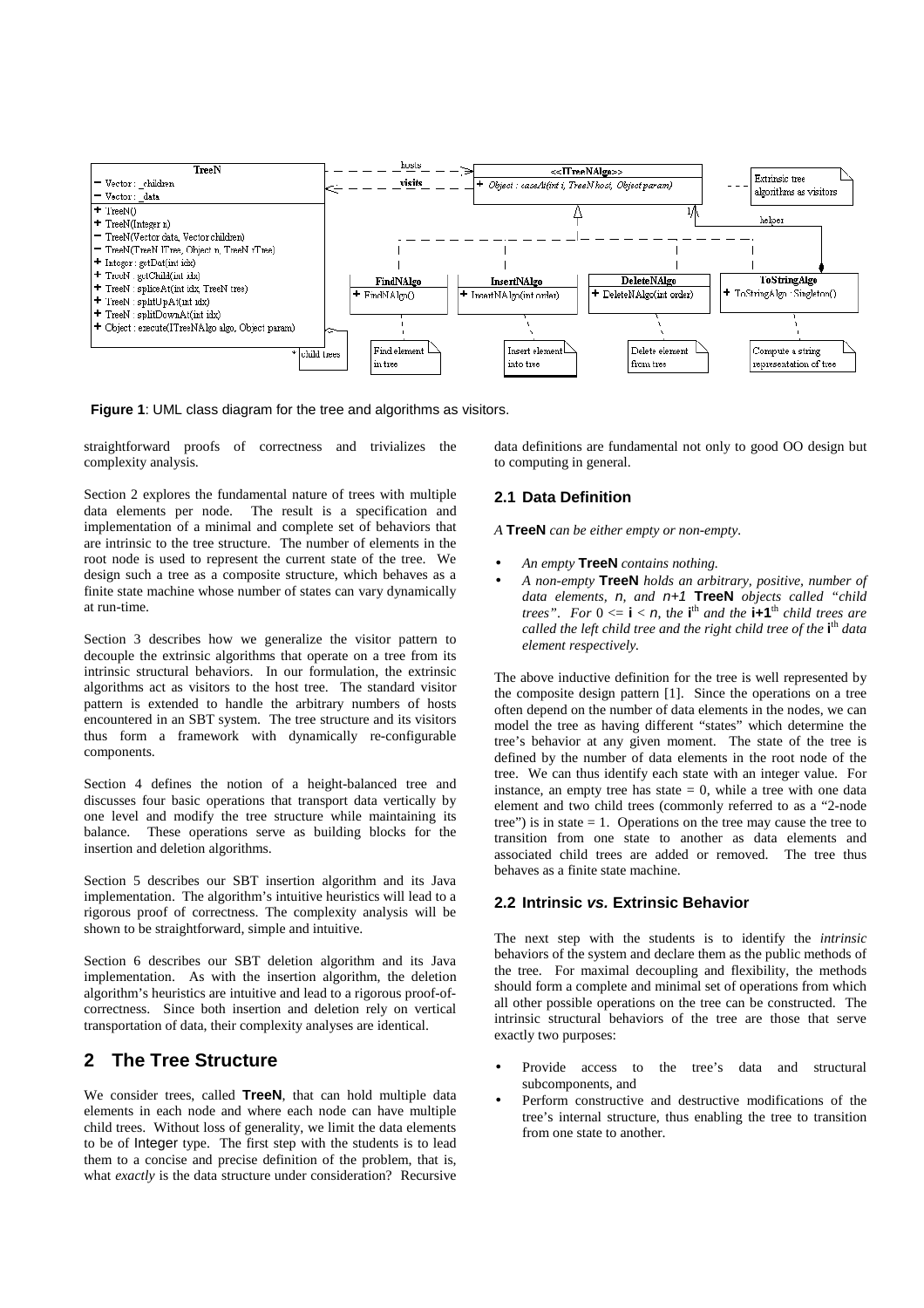

**Figure 2**: Intrinsic structural operations on the tree.

The intrinsic structural behaviors of the tree are *invariant*, that is they remain fixed in all applications, and enable us to build trees of *any* shape that can hold an *arbitrary* number of data elements in *any* node. Extrinsic behaviors are those that are dependent on a particular application of the tree and are thus *variant*. The variant behaviors will be addressed in Section 3. Distinguishing and separating intrinsic from extrinsic object behaviors is a central theme in our approach to OO pedagogy throughout the course.

To identify the intrinsic operations of the tree, it is crucial that we separate the operations that manipulate data elements from those that modify the tree's structure. Structural modification should involve trees as atomic units and have well defined behavior for *any* tree. Data operations are relegated to the construction of new trees and to simple gettor methods. The intrinsic behaviors of a tree can thus be classified as constructors, structural modifiers and gettors. Delineating data manipulators from structural modifiers eliminates the usual problem of insertions and deletions that can only be unambiguously applied to a limited number of tree configurations.

**Figure 1** depicts the UML class diagram of **TreeN** together with algorithms that act as visitors (discussed in Section 3). **Figure 2** illustrates the intrinsic structural operations of the tree (discussed below) and **Listing 1** shows the Java implementation of **TreeN**.

### **2.3 Constructors**

The purpose of a constructor is to initialize the instantiated object to a well-defined state. Since there are two clearly distinct states of a tree, empty and non-empty, each has an associated constructor. The empty tree constructor, **TreeN()**, creates a empty (state  $= 0$ ) tree. The non-empty constructor, **TreeN(Integer n)**, takes a single data element and constructs a 2-node (state  $= 1$ ) leaf tree. This can be viewed as providing the base case and inductive case construction for the system. There is no need for construction of states  $> 1$  as they can be created through structural modifications of 2-node leaf trees. The set of constructors is thus complete and minimal.

#### **2.4 Structural Modifiers**

Structural modifiers are methods with side effects that work strictly on trees and not on data. They are also well defined for *all* trees in *all* possible states. To span the space of all possible structural modifications, one must fundamentally be able to modify the tree, a 2-dimensional entity, in both its width and height directions. In addition to constructive processes in the two directions, a destructive process must also be provided. This only implies that the complete and minimal set of structural modifies must consist of three methods, none of which can be constructed from the other two. A full proof that only three methods constitute a complete and minimal set is beyond the scope of this paper. An examination of the following three methods in **Figure 2** reveals that they create constructive and destructive behavior in *both* the horizontal and vertical directions.

**splitUpAt(int i)** mutates the receiver, in state **s**, into a 2-node tree (state  $= 1$ ), where the  $i<sup>th</sup>$  element becomes the root data and the left child's root contains the **0** through **i-1** elements of the original root and the right child's root contains the **i+1** through **s** elements of the original root. Splitting up on an empty tree is a no-operation.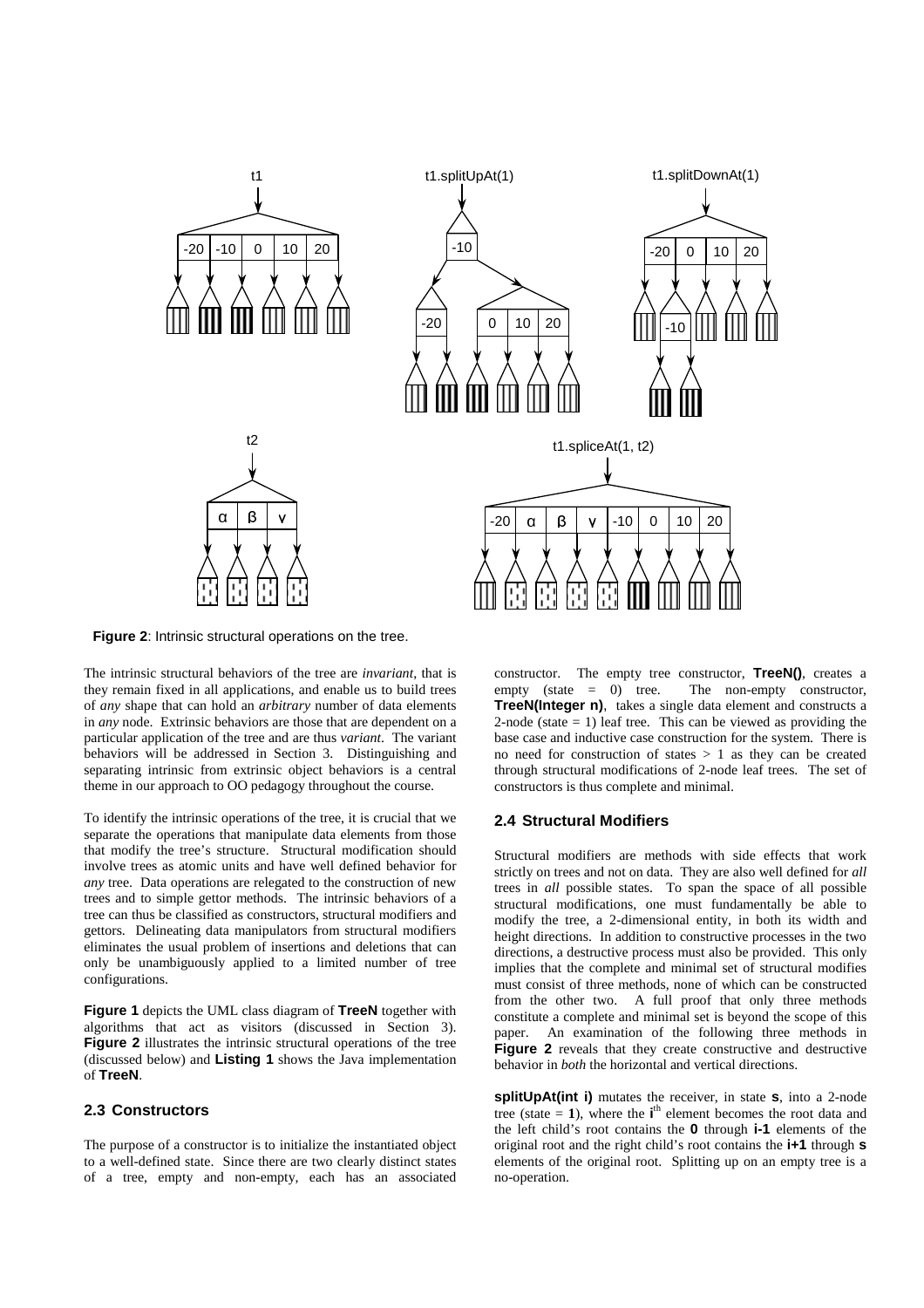**splitDownAt(int i)** removes the **i**<sup>th</sup> element from the root of the receiver including its corresponding left and right child trees. The resultant new child tree is a 2-node tree where its root data is the original *i*<sup>th</sup> element and where its left and right children are the original i<sup>th</sup> element's left and right children respectively. Splitting down a 2-node tree results in an empty tree and is equivalent to a deletion of a single data element. Splitting down an empty tree is a no-operation.

**spliceAt(int i, TreeN t)** joins the supplied source tree **t** to the receiver at index **i**: the **i**<sup>th</sup> child of the receiver is deleted and the root node of **t** is "spliced" between the **i**<sup>th</sup> and **i+1**<sup>th</sup> elements of the receiver. The children of **t** remain in their respective places with regards to the original elements of **t**. Splicing an empty source tree into a non-empty tree is a no-operation. Splicing a non-empty source tree into an empty tree will *mutate* the empty receiver tree into a shallow copy of the source tree.

### **2.5 Data Accessors**

**getDat(int i)** and **getChild(int i)** are the standard " gettors" that provide access to data and child trees without side-effect. The root node's data elements can be accessed via an index **i**, where 0  $\leq$  **i**  $\leq$  state (= node size). The root node's child trees can be accessed similarly but where  $0 \le i \le$  state. Since all data elements and child trees can be accessed through these methods and only through these methods, the set of gettors is thus minimal and complete.

The standard "settors" that set a child tree to a new tree at index **i**, and that set a data element at index **i**, can be easily replicated using a combination of the above methods. This is a simple and elucidating exercise for the students.

We do not consider operations such as specific insertion and deletion algorithms that maintain the balance of a tree as intrinsic to the tree's behavior. The tree is simply a structure and has no inherent knowledge of the properties of the data it contains or the heights of its child trees. These operations are *extrinsic* to the tree structure, and as Nguyen and Wong advocated in [3], they should be decoupled from the *intrinsic* structural behaviors of the tree. The visitor pattern, with the extrinsic algorithms as visitors and the tree structure as the host, was used to achieve this decoupling. The *ability* of the tree structure to perform *all* possible extrinsic operations is an *intrinsic* behavior of the tree and can be expressed as a "hook" method.

### **2.6 Extensibility Hook**

**execute(ITreeNAlgo algo, Object param)** is the " accept" method for a host in the visitor design pattern [1]. It provides a "hook" for all algorithms defined externally to the tree to operate properly on the tree without knowing the state of the tree. The abstraction for all such extrinsic operations is encapsulated in an interface called **ITreeNAlgo**, which acts as a visitor to the tree host.

# **3 The Visitors**

With the intrinsic behaviors aside, the students can now concentrate on the extrinsic, variant behaviors of the system. The students are lead to focus on the following two key characteristics of the system.



**Listing 1**: TreeN implementation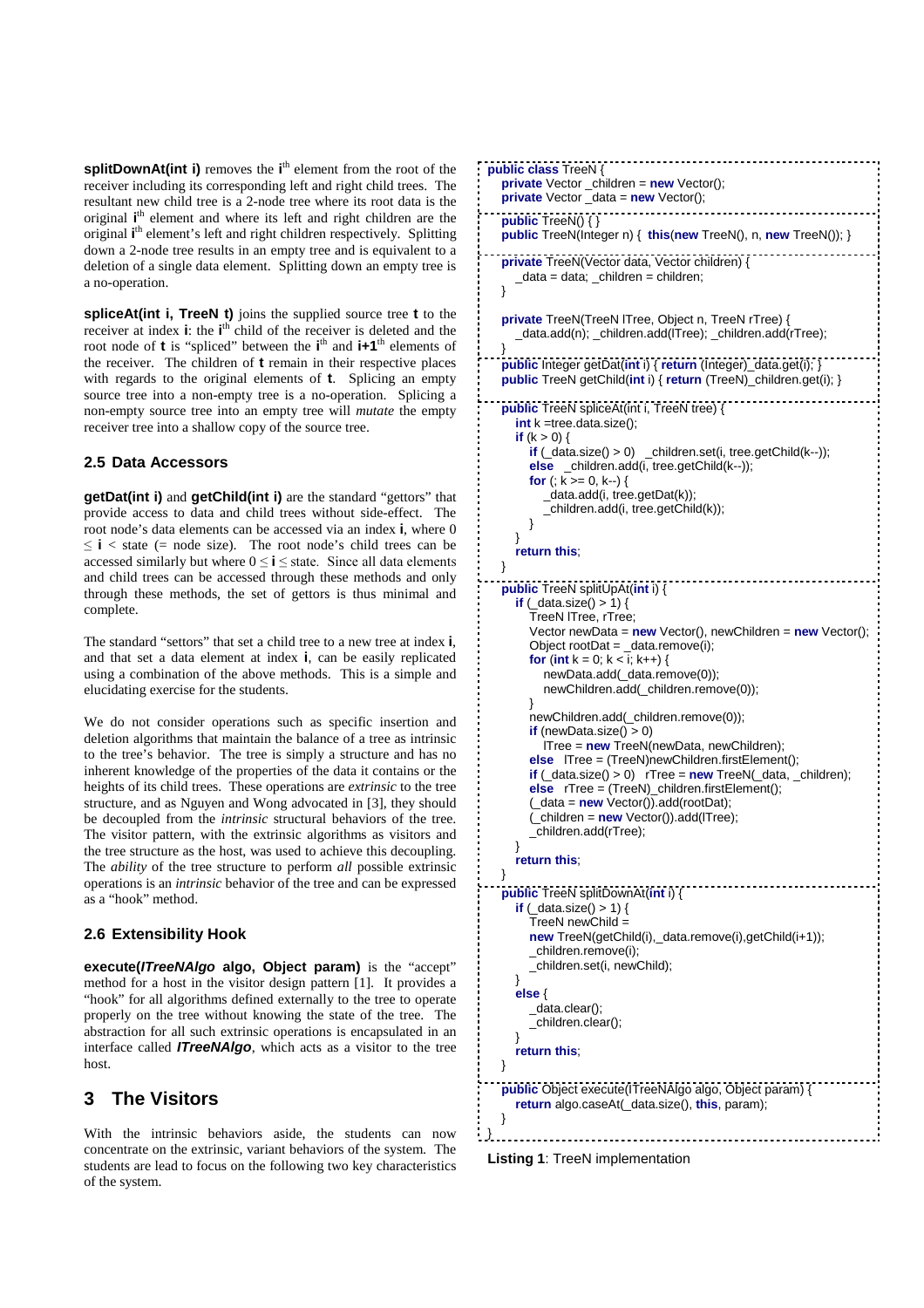

**Figure 3**: Height-preserving vertical data movement in the tree.

- 1. All extrinsic operations can be constructed solely from the intrinsic behaviors.
- 2. Extrinsic behaviors can depend on the state of the tree, which is dynamic and arbitrary.

The visitor design pattern has been proven useful for implementing extrinsic operations [3] but is inadequate for the problem at hand. The students' prior grounding in the visitor pattern enables them to easily understand its limitations and the extensions required to overcome them.

Algorithms on a host tree often depend on its state, the size of its root node. The **ITreeNAlgo** visitor interface (see **Figure 1**) thus must provide a specific method for each of the host states. Since any tree node can hold an arbitrary number of data elements, an arbitrary number of visiting methods must be defined. That is, the visitor must have a varying number of visiting methods to match the host's states. Since standard visitors would match one method per host state, the system is hamstrung by physical limitation that only a fixed number of methods can be defined. This limitation can be overcome by replacing the multiple different methods of the visitor with a single "**caseAt**" method parameterized by an integer index. The individual hosts are now identified by an integer value, the state number, and they can now parametrically call their respective method in the visitor. Since the host structure provides a complete set of public primitive behaviors, *all* other algorithms on the tree can be expressed in terms of these primitive behaviors and encapsulated as visitors.

The contractual obligations of **ITreeNAlgo** as a visitor and **TreeN** as a host of are summarized in the following.

Visitor (implements **ITreeNAlgo**) must

- provide a "visiting" method, namely **Object caseAt(int s, TreeN h, Object p)**, to operate on a host tree **h** that is in state **s** with a given input **p**;
- guarantee that this visiting method has a well-defined behavior for all values of **s**. This includes the possibility of throwing an exception or of performing a no-operation.

#### Host (**TreeN**) must

- be in some state characterized by an integer **s**;
- provide
	- o a complete set of public methods for all *intrinsic* structural and data access operations, and
	- o a "hook" method, namely **Object execute(ITreeNAlgo v, Object p)**, to perform any *extrinsic* tree algorithm **v** with a given input **p. v.caseAt(…)** is guaranteed to be called with the host's current state, the host and **p** as arguments. The result will be returned.

The visitor design pattern is a small-scale example of a component-framework system. One of the benefits of the inverted control structure of component-framework systems is that the component (the visitor) is guaranteed to have the correct behavior called for any given state of the framework (the host).

# **4 Self-Balancing Trees**

As before, students are lead to a recursive definition of a balanced tree:

- An empty tree is balanced.
- A non-empty tree is balanced if and only if all its child trees are balanced and all have the same height.

Fundamentally, a tree is not constrained to any sort of ordering or balancing—this is the bailiwick of particular insertion/deletion algorithms. A SBT is one whose insertion and deletion A SBT is one whose insertion and deletion algorithms maintain the tree's height balance. SBTs are usually considered for trees whose elements are totally ordered. We will thus consider trees with the following "*search tree property*" (STP):

- 1. The root data elements, **x<sup>i</sup>** are in *strict* ascending order.
- 2. All data elements in the **i**<sup>th</sup> child tree, if it exists, are less than **xi**.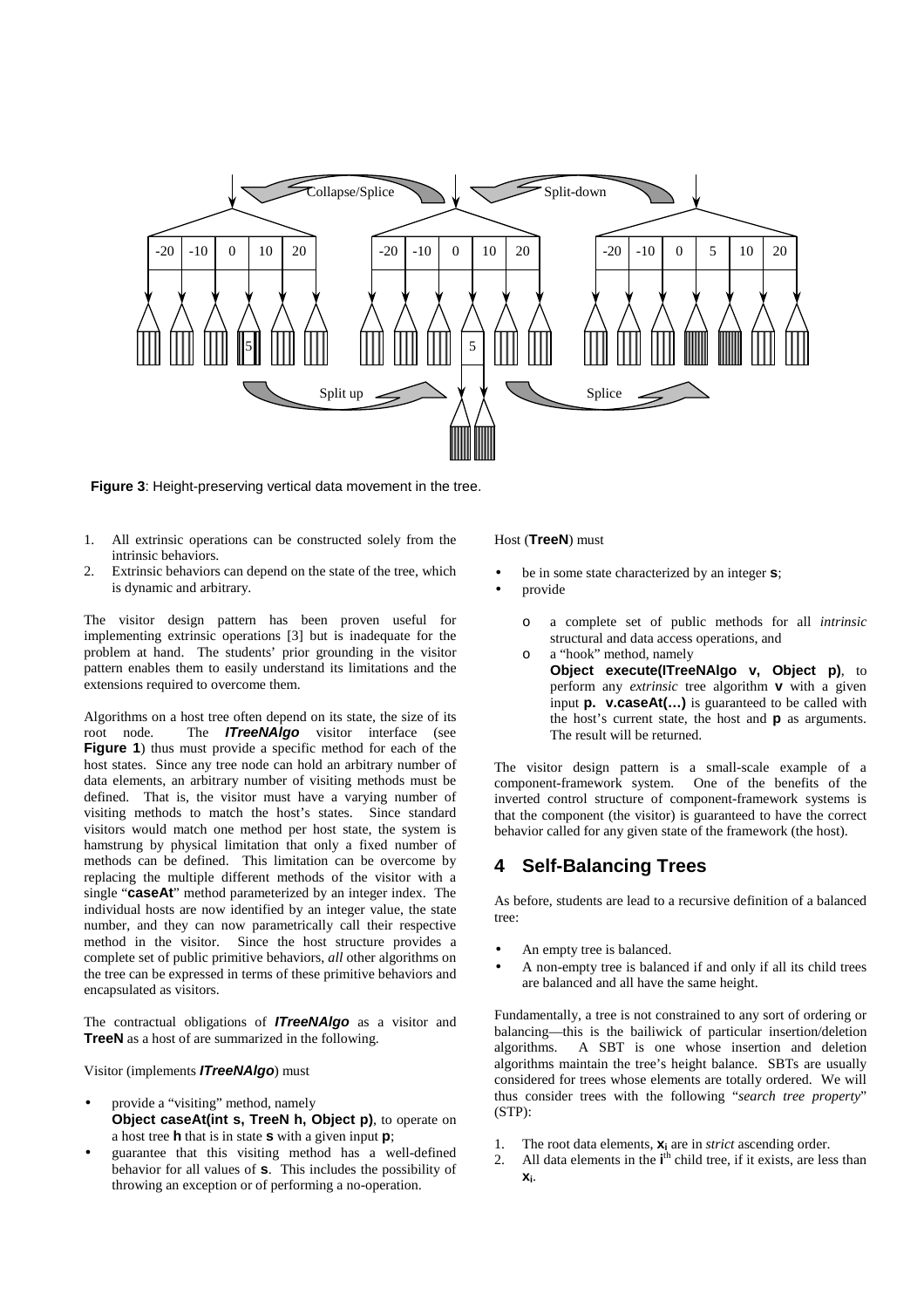- 3. All elements in the  $i+1$ <sup>th</sup> child tree, if it exists, are greater than **xi**.
- 4. All subtrees satisfy the STP.

As a result, there are no duplicate elements.

The need for non-trivial balancing only arises when there is an imposed maximum on the number of data elements per node. We call this maximum number the "*order*" of the tree, and we will consider only trees with order  $> 1$ . For example, the well-known " 2-3-4 tree" is of order 3.

To help students craft algorithms for creating and maintaining a balanced tree of a given order, we first discuss four simple operations that, in effect, move data elements vertically by one level, mutating the tree structure and yet preserving the tree's balance and order. Students will discover that vertical transportation of data in a tree, without disturbing the height balance, is crucial in insertion and deletion into/from balanced trees. Understanding this process will enable them to design and implement a relatively simple yet efficient insertion or deletion algorithm for SBTs.

#### **4.1 Splitting up the root node**

For a tree whose root node has more than one data element, it is evident that growing the tree upward at the root will increase the overall tree height by one and still maintain the tree's balance. This can be done by a simple call to **splitUpAt(…)** as illustrated in **Figure 2**.

### **4.2 Collapsing the root node**

Splicing all the children into the root ("collapsing") will decrease the overall tree height by one and still maintain the tree's balance. This can be done by repeated calls to **spliceAt(…)** as illustrated in **Figure 2** (consider **t2** as a child tree of **t1**).

### **4.3 Lifting data upward**

To move a data element up one level in a tree, without disturbing the height balance or ordering, can be accomplished by combining a split-up operation, **splitUpAt(…)**, with a splice operation, **spliceAt(…)**. This process is illustrated in **Figure 3,** reading left to right. Here we wish to move the element " $5$ ", which is located in the set of data elements in the root of a child tree. This child tree is at the parent's #3 index. The desired destination for the "5" is in the  $\#$ 3 data element location in the parent tree. A split-up operation followed by a splice operation neatly moves the 5 up one level without disturbing the height balance or ordering.

### **4.4 Pushing data downward**

Moving data down one level in the tree without disturbing its height balance and ordering can be accomplished by combining a split-down operation, **splitDownAt(…)**, with a collapse operation (4.2). Once again, consider the example in **Figure 3**, reading from right to left this time, where we will move the 5 back to its original position. This is easily accomplished by a split-down operation followed by a collapse operation. Clearly, height balance and ordering is preserved.

The above four operations serve as basic building blocks for maintaining the invariants of the tree's balance and ordering. The students are now ready for the discussion of the insertion and deletion algorithms.

# **5 Self-Balancing Tree Insertion**

Self-balancing tree insertion of a key **k** into a **TreeN T** entails applying the **spliceAt(…)** method to an appropriate subtree of **T** while maintaining three invariants: the STP (search tree property), the height balance constraint, and the order constraint.

#### **5.1 Heuristics**

It is easy to convince students that, when the tree **T** is not empty, insertion of the key **k** must take place at a leaf because only by traversing **T** all the way down to a leaf can one make the determination whether or not **k** already exists in the tree. Once we are at the appropriate leaf **L**, the call **L.spliceAt(x, new TreeN(k))** will insert **k** into **L** at an appropriate index **x** and maintain the STP of **T**. However, such splicing may cause the number of data element in the leaf node to exceed the prescribed order by one. In this case, L is said to be in a "virtual state" because such a state violates the order constraint, but is still a valid operational state of the tree.

The discussion in the preceding section (4) suggests transporting the excess data upward towards the root in order to re-attain the normal state while maintaining the tree's height balance and STP. This can be accomplished by repeated application of the split-up and splice combination described in subsection 4.3, before reaching the root. When the data transport reaches the root, only a split-up (4.1) is required if the root in a virtual state. This is equivalent to a split-up followed by a no-op. We focus the students on this vertical data transport, as it is the key to selfbalancing.

We abstract the splice and no-op into an abstract function, or in the parlance of design patterns, a " command," **ILambda** (see **Listing 2**). This interface performs an arbitrary task on its parameter when its **apply(…)** method is called. Consider for example the following command:

```
ILambda cmd = new ILambda() {
                  public Object apply(Object tree) {
                     return T.spliceAt(x, (TreeN)tree);
                     }
                };
```
**cmd.apply(S)** will splice any **TreeN S** to the given tree **T** at the given index **x**. On the other hand, the anonymous **ILambda** object

```
new ILambda() {
  public Object apply(Object tree) {
     return T;
  }
}
```
can serve as a no-op command.

In the above two commands, **T** and **x** are *free* and must be bound in some non-local environment in order for the commands to make sense. In Java, such bindings are made possible using inner classes. The commands are created anonymously on-the-fly and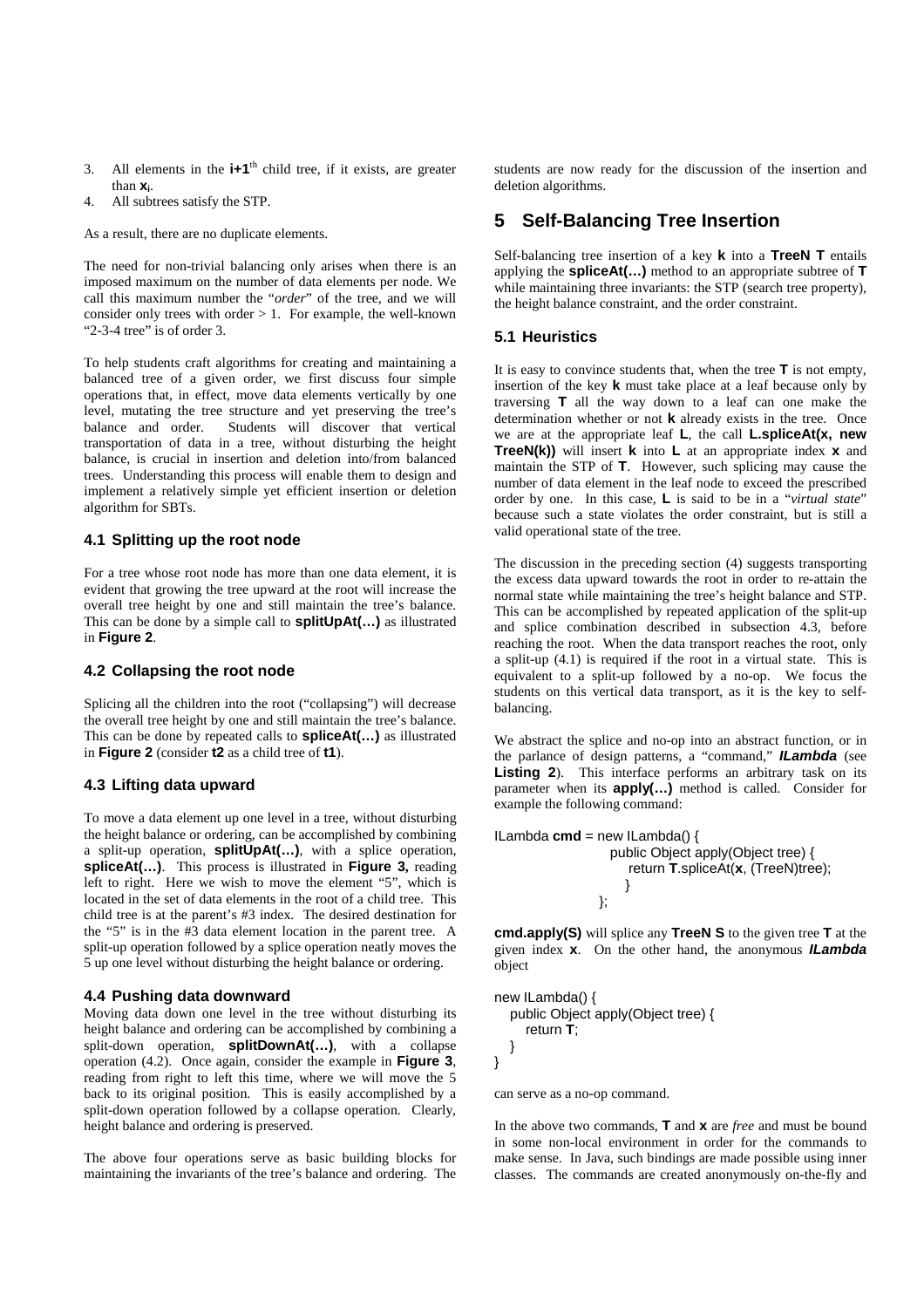| Code                                                                                                                                                       | Comment                                                                                                                                                  |
|------------------------------------------------------------------------------------------------------------------------------------------------------------|----------------------------------------------------------------------------------------------------------------------------------------------------------|
| public interface ILambda {<br><b>public Object</b> apply(Object p);                                                                                        | Function abstraction representing a command. A<br>function knows how to perform an operation on an<br>input Object p and return the result as an Object. |
| public class SplitUpAndApply implements ITreeNAlgo {<br>private int order:<br><b>public</b> SplitUpAndApply( <b>int</b> order) { $\alpha$ order = order; } | Constructor takes the order of the tree.                                                                                                                 |
| <b>public</b> Object caseAt( <b>int</b> s, TreeN host, Object cmd) {<br>if $(s \leq z$ order) return host;                                                 | cmd is an <i>ILambda</i> operating on TreeN.<br>Case $s = state \leq order$ : do nothing (no-op).                                                        |
| host.splitUpAt(s/2);<br>return ((ILambda) cmd).apply(host);                                                                                                | Default (state>order) case: split up host at its<br>midpoint and then apply the <i>ILambda</i> parameter to<br>host.                                     |



passed as input parameters to the process of transporting data upward encapsulated in a **ITreeNAlgo** visitor called **SplitUpAndApply** (see **Listing 2**) which can be expressed as follows.

- Host **state** ≤ **order**: do nothing.
- Host **state** > **order**: Split up the host and apply the supplied abstract **ILambda** command to the host which will either perform a no-op or a splice.

**Listing 3** shows the code for our insertion algorithm that makes use of the above **SplitUpAndApply** visitor and **ILambda** commands. Our implementation is an adaptation of a common technique in functional programming (for example, see [5]). More specifically, in the case of non-empty host trees, the insertion algorithm simply sets up a "helper" algorithm and passes a no-op command to it since at the top level call the host is the root.

As shown in **Listing 3**, the helper algorithm and the splice commands are created on the fly as an anonymous inner objects, which are analogous to lambda expressions in functional programming. They allow us to express computations in terms of data in their closures. The use of anonymous inner classes greatly simplifies the code by minimizing parameter passing and control structures. This often results in program code that is declarative, clear and concise.

### **5.2 Correctness**

To help the students gain a deeper understanding of the algorithm, we need to lead them through a more rigorous proof of correctness.

Case 0 of **InsertNAlgo** is trivial. The correctness of the default case hinges on the fact that the recursive call inside the helper algorithm does indeed insert the key into the host tree and maintains the host's STP and height balance. We label the anonymous helper algorithm instance **insertHelper** and claim the following.

**Lemma** 1: Let **T** be a balanced *non-empty* **TreeN** of order  $> 1$ that satisfies the STP, and suppose **key** is *not* in the root node of **T**. Let **x** be the index at the root of **T** such that if the  $x$ -1<sup>th</sup> data element exists, it is strictly less than **key** and if the **x**<sup>th</sup> data

element exists, it is strictly greater than **key**. Let **S** be the **x** th child tree of **T**. Then, the following post-conditions hold for the call

```
S.execute(insertHelper, new ILambda() {
  public Object apply(Object tree) {
    return T.spliceAt(x, (TreeN)tree);
  }
}):
```
- **T** contains **key** and preserves the STP and its height.
- All subtrees of **T** satisfy the order constraint.

*Proof of lemma 1*: We shall prove by induction on the height of **T**.

Case height  $= 1$ : **S** is empty. Thus case 0 of **insertHelper** is called and evaluates to

#### **T.spliceAt(x, new TreeN(key))**.

As a result, **T** contains only **key** at the root, clearly satisfies the STP and preserves its height. All subtrees of **T** are empty and trivially satisfy the order constraint.

- Suppose the lemma holds for all **TreeN T** of order > 1 and of heights h that satisfy the STP and such that  $1 \le h \le n$ . We will prove the lemma holds for the case of any **TreeN T** of order > 1 and of height **n+1** that satisfies the STP.
	- a) Here, **S** is not empty and thus the default case of **insertHelper** is called with the parameter **h** bound to **S** and the parameter **cmd** bound to the anonymous object new ILambda() {

```
public Object apply(Object tree) {
  return T.spliceAt(x, (TreeN)tree);
```

```
}
}.
```
The body of this case consists of the following three computations in sequence:

- o a **for** loop;
- o a call to execute recursively **insertHelper**;
- o a call to execute the **splitUpAndSplice** algorithm. We now examine the effects of each of the above computations.
- b) If **key** is in the root node of **S**, the **for** loop will find a match for **key** and return. Nothing affects **T**, and so the lemma holds.
- c) If **key** is *not* in the root of **S**, by the STP, the for loop finds the index **x[0]** of the child tree of **S** where **key**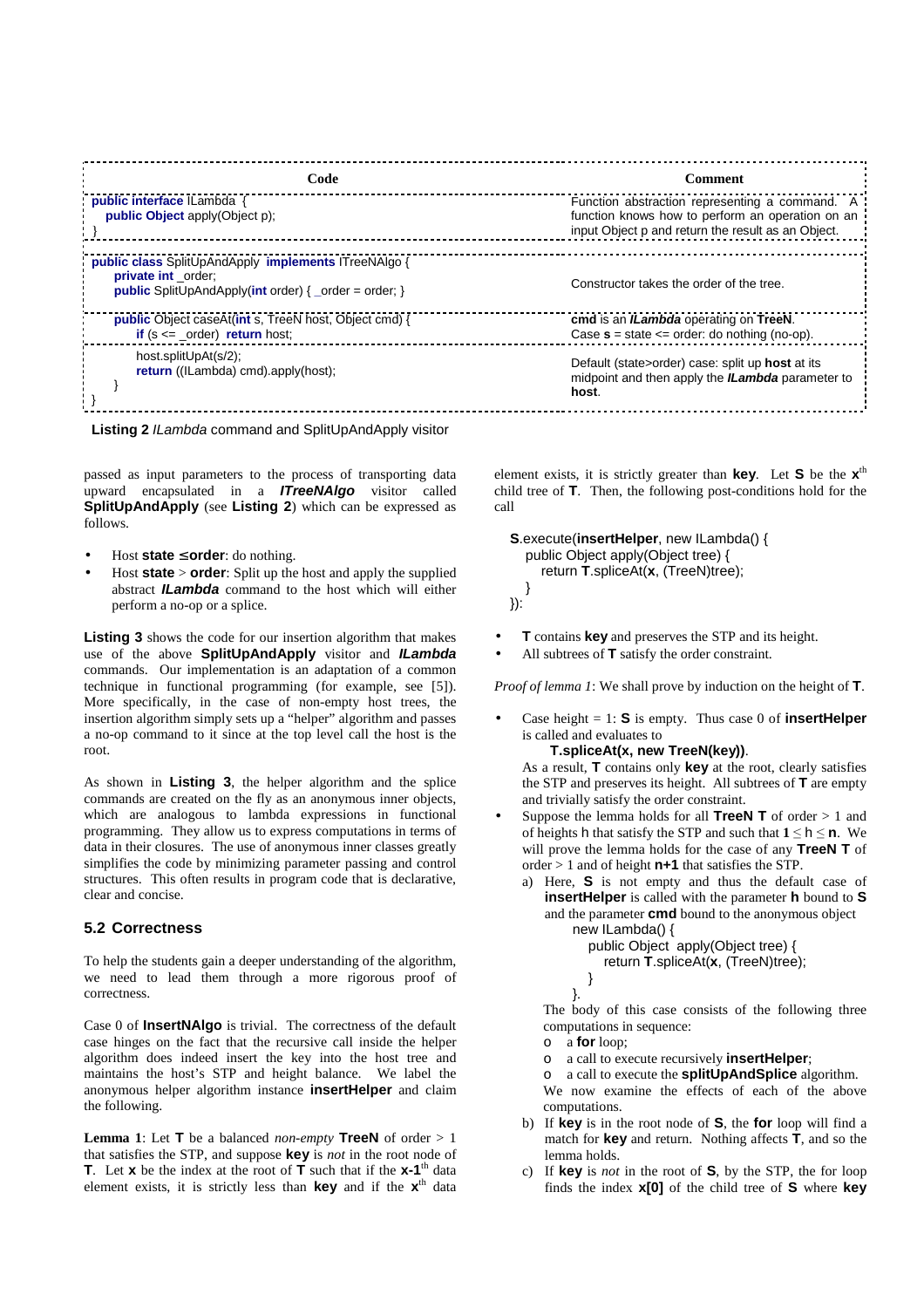

**Listing 3**: Self-balancing tree insertion algorithm

must be inserted in order to maintain the STP of **S**. Consequently, the conditions of the lemma holds with **S**, **S.getChild(x[0])** and **x[0]** in place of **T**, **S** and **x**, respectively.

d) By the induction hypothesis, after the recursive call **S.getChild(x[0])**.execute(**this**, new ILambda() {

```
public Object apply(Object tree) {
```

```
return S.spliceAt(x[0], (TreeN)tree);
```
- }
- }); o **S** contains **key** and preserves the STP and height.
- o All subtrees of **S** satisfy the order constraint.
- e) As a result, the only place where **S** can break the order constraint is at its root node. After the insertion of key,

the size of the root node of **S** can only exceed the order by at most one. Thus, splitting up **S** will re-satisfy the order constraint. The call

**S**.excecute(**splitUpAndSplice**, **cmd**)

splits **S** up at the middle and splices it to **T** at the index **x**, if **S** break the order constraint. From the discussion in subsection 4.3, such a combination of operations does not affect the height of **T** and the order of the subtrees of **T**. Moreover, from the very definition of **x**, the STP of **T** is preserved.

- f) Thus, the lemma holds for **T** of height **n+1.**
- By induction, lemma 1 holds for all balanced **TreeN T** or order  $> 1$  and of heights  $\geq 1$  that satisfy the STP.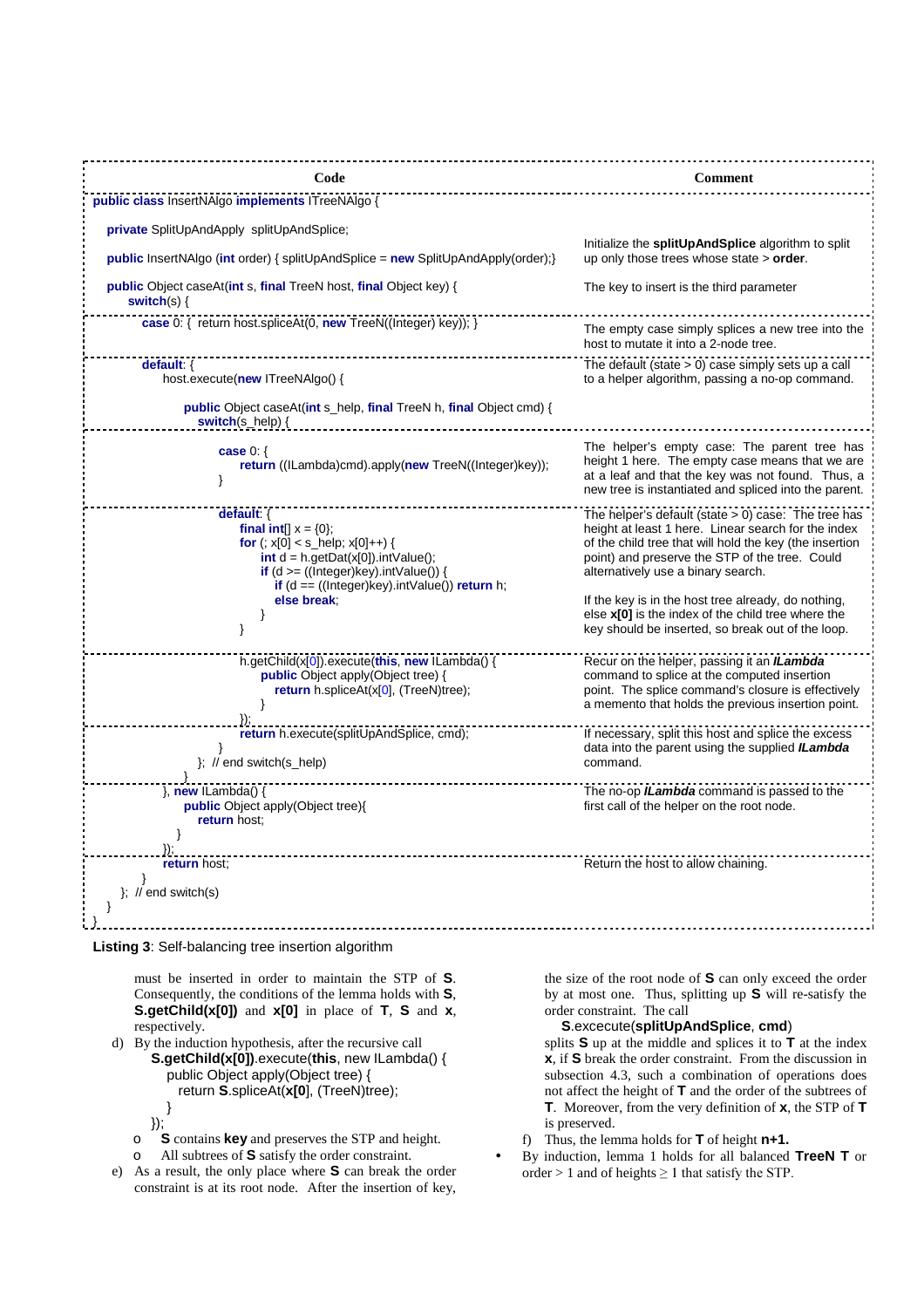We are now ready to prove correctness of the insertion algorithm **InsertNAlgo**.

**Theorem 1**: The algorithm **InsertNAlgo** inserts without duplication an Integer **key** into a balanced **host TreeN** and maintains **host**'s STP and height balance.

*Proof of theorem 1*: We shall prove the theorem by considering the two cases: **host** is empty and **host** is not empty.

- When **host** is empty, case 0 is called: **host** simply mutates to a 2-node tree containing **key**. Obviously, **host** maintains the STP, the height balance and the order constraint.
- When **host** is not empty, the default case is invoked, which calls for **host** to execute the insert helper algorithm with parameter **h** bound to **host** and the parameter **cmd** bound to the no-op anonymous object

```
new ILambda() {
  public Object apply(Object tree) {
    return host;
  }
```

```
}
```
- a) As in the proof of lemma 1, if **key** is in the root node of **host**, the **for** loop will find a match for **key** and return from the call. Nothing affects **host**, and so the theorem holds.
- b) If **key** is not in the root node, then the recursive call to the helper is made. It follows from lemma 1 that **host** then contains **key**, preserves its STP and height and all subtrees of **host** satisfy the order constraint.
- c) The size of the root node of **host** can only exceed the prescribed order by at most one. If this happens, the application of the **splitAndSplice** algorithm on **host** will split **host** up at the middle, re-establishing the order constraint and maintaining the height balance of **host**. There will be no splicing to a parent tree however, since the supplied command is a no-op. QED

The above proof illustrates many important techniques used in more theoretically oriented upper division courses.

## **5.3 Complexity Analysis**

The complexity analysis for the insertion is trivial:

- 1. All operations at a node are worst case **O(order).**
- 2. All the algorithm does is to recur once down to the bottom of the tree and then return.
- 3. Therefore the overall complexity of the algorithm is **O(log N)** where **N** is the number of elements in the tree since the tree is balanced.

# **6 Self-Balancing Tree Deletion**

Deletion of a data element is well defined only when the tree is a leaf. Any other situation leads to ambiguous choices on the disposal of one or more of the child trees. If the key to be deleted is at a leaf node, a simple call to **splitDownAt(…)** will remove the key from the tree. Thus, similar to the insertion case, selfbalancing tree deletion *must* take place at *the leaf level* while maintaining three invariants: the STP (search tree property), the

height balance constraint, and the order constraint. Once again, the students are lead to focus on the vertical transport of data.

#### **6.1 Heuristics**

Since the data element to be deleted must be ultimately located at the leaf level, it must be moved from its original location down to the leaf level for deletion. We must therefore find a method of transporting data from the root to the leaves without affecting the height of the child trees. The problem is that there is a possibility that the data to be deleted is located in a 2-node, and data cannot be pushed down out of a 2-node without changing the tree's height. To solve this problem, consider the following facts:

- 1. Only trees with order  $> 1$  can push data downwards without changing their height because data will be left in the node.
- 2. From fact 1, if one data element is added to all nodes in the tree from which data is being pushed downwards, then height preservation is guaranteed.
- 3. Any element **x<sup>i</sup>** in a node, when combined with its left and right child trees, can be considered as the root data element of a 2-node tree.
- 4. From the STP of the tree, we can always identify a "*candidate*" element in the root node whose associated 2node tree is guaranteed to hold the desired data element to be deleted, should it exist in the tree at all.

Recursively pushing a candidate element down from the root of the tree will effectively add one element to all child nodes along the path to from the root to the leaves that contains the element to be deleted. When the data to be deleted is encountered, it will *automatically* become the candidate element and continue to be pushed down to the leaves. Thus, except at the root and the leaf, height preservation is guaranteed during the data transport process. At the root, a height change is possible, but that will not affect the balance of the tree. At the leaf, the candidate element is either the element to be deleted, upon which it will be removed, or if it is not, just as the insertion case, this excess data will be transported back upwards to the root. In either case, no height change takes place.

The deletion algorithm is thus analogous to the insertion algorithm except that it transports data from the root to the leaves as well as from the leaves to the root. **Listing 4** shows the complete Java implementation. The deletion code is essentially the same as the insertion code except that it identifies the state  $= 1$ (2-node state) as a special case, plus, it pushes data downward as well as upward.

The 2-node case is singled out because when the root is a 2-node, data cannot be pushed downward from it, so it needs to be collapsed before the split down process begins. This is what one expects because the deletion process will cause the tree to shorten after enough data elements have been removed. Essentially that point is reached when the root runs out of data to push downward. Having a 2-node root does not guarantee that the tree will shorten on the next deletion however, due to the excess data being pushed upwards from the leaves.

Just as in the insertion algorithm, for trees with states  $> 1$ , the deletion algorithm simply sets up an anonymous helper algorithm and passes to it an anonymous no-op splice command since the root of the tree has no parent. The helper algorithm is very similar to that in the insertion algorithm in that it uses an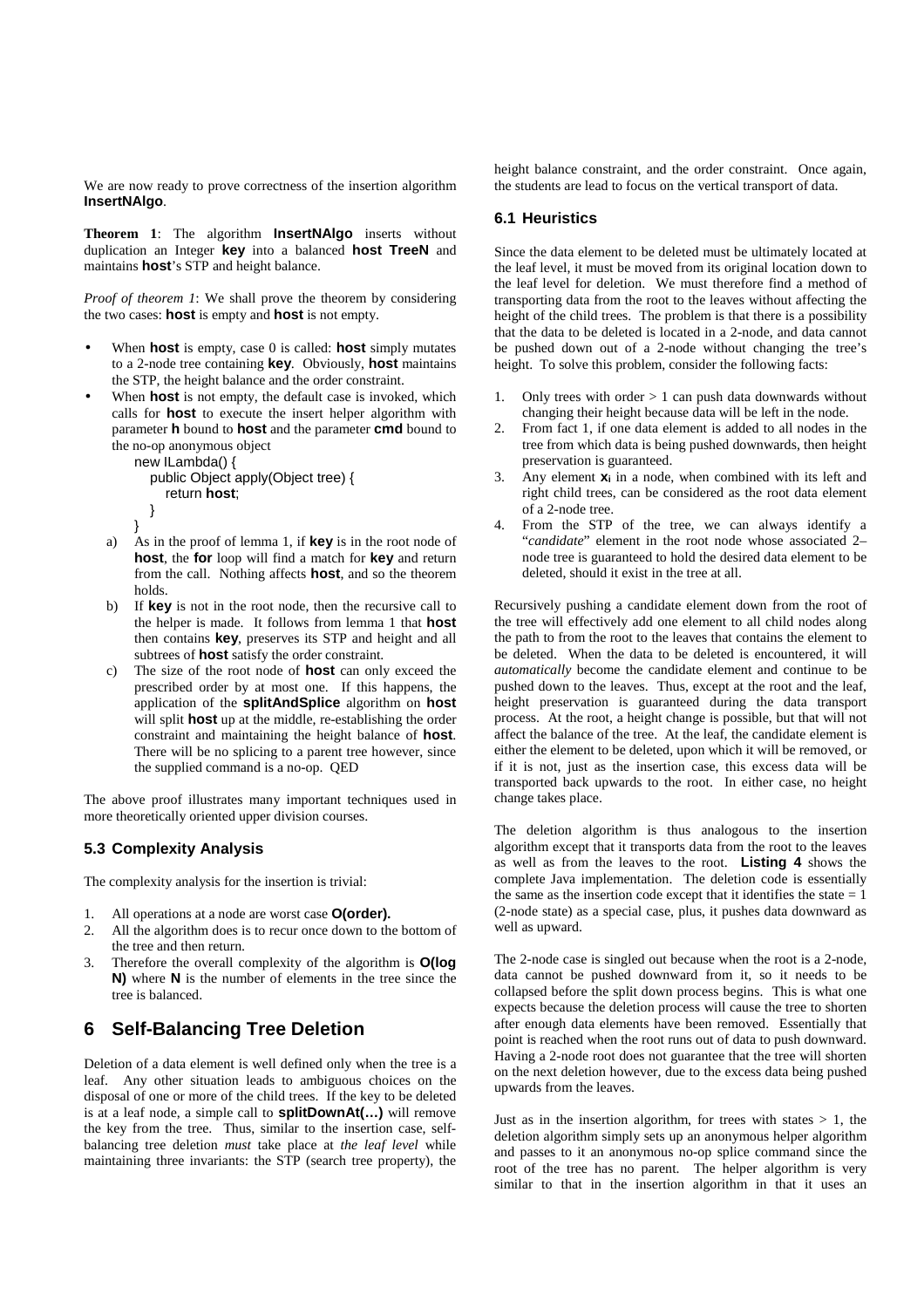| Code                                                                                                                                                                     | <b>Comment</b>                                                                                                                                                                                            |
|--------------------------------------------------------------------------------------------------------------------------------------------------------------------------|-----------------------------------------------------------------------------------------------------------------------------------------------------------------------------------------------------------|
| public class DeleteNAlgo implements ITreeNAlgo {                                                                                                                         |                                                                                                                                                                                                           |
| private SplitUpAndApply splitUpAndSplice;                                                                                                                                |                                                                                                                                                                                                           |
| <b>public</b> DeleteNAlgo (int order) { splitUpAndSplice = $new$ SplitUpAndApply(order); }                                                                               | Initialize the splitUpAndSplice algorithm to<br>split up only those trees whose state > order.                                                                                                            |
| public Object caseAt(int s, final TreeN host, final Object key) {<br>switch(s) $\{$                                                                                      | The key to insert is the third parameter.                                                                                                                                                                 |
| case 0: { return null; }                                                                                                                                                 | Empty case: do nothing and return.                                                                                                                                                                        |
| case 1: { collapse2Node(host); }                                                                                                                                         | Case state $= 1$ : collapse the 2-node and then<br>fall through to the default case.                                                                                                                      |
| default: {                                                                                                                                                               |                                                                                                                                                                                                           |
| <b>return</b> host.execute(new ITreeNAlgo() {<br>public Object caseAt(int s_help,final TreeN h, Object cmd) {<br>switch(s_help) {                                        | Default (state>1) case: set up a call to a helper<br>algorithm, passing a no-op splice command.                                                                                                           |
| case 0: { return null; }                                                                                                                                                 | Helper's empty case: key is not in the tree; do<br>nothing and return.                                                                                                                                    |
| case $1:$ {<br>if (h.getDat(0).equals(key)) {                                                                                                                            | Helper's state $= 1$ case: encountered only if the<br>data has been pushed down through a leaf.                                                                                                           |
| Object $d = h.getData(0);$<br>h.splitDownAt(0);<br>return d;                                                                                                             | If key is found, then delete it from the 2-node<br>using a split down.                                                                                                                                    |
| <sup>}</sup><br>else $\{$<br>$($ (ILambda) $cmd$ ).apply $(h)$ ;<br>return null:                                                                                         | If key is not found, splice the candidate key<br>back into the parent.                                                                                                                                    |
|                                                                                                                                                                          |                                                                                                                                                                                                           |
| default: $\{$<br>final int $x = \text{findX}(h, s_{he}p, ((\text{Integer})key).\text{intValue})).$<br>TreeN newChild $=$<br>collapse2Node(h.splitDownAt(x).getChild(x)); | The helper's default (state>1): find the<br>candidate key index, split h down at that point<br>and collapse the resultant child tree. h still<br>maintains its STP.                                       |
| Object result = newChild.execute(this, new ILambda() {<br>public Object apply(Object child) {<br>return h.spliceAt(x, (TreeN)child);<br>$\}$                             | Recur on the helper, passing it the command<br>(ILambda) to splice at the computed deletion<br>The splice command's closure is<br>point.<br>effectively a memento that holds the child<br>deletion point. |
| h.execute(splitUpAndSplice, cmd);<br>return result;                                                                                                                      | If necessary, split this host and splice the<br>excess data into the parent using the supplied<br><b>ILambda</b> command.                                                                                 |
| } // end switch(s_help)                                                                                                                                                  |                                                                                                                                                                                                           |
| $\}$ , new ILambda() {<br><b>public</b> Object apply(Object child) { return host; }<br>$\}$ ),                                                                           | The no-op <i>ILambda</i> command is passed to the<br>first call of the helper on the root node because<br>the root has no parent.                                                                         |
| $\}$ // end switch(s)<br>ł                                                                                                                                               |                                                                                                                                                                                                           |
| private TreeN collapse2Node(TreeN t) {<br>$t.\text{spliceAt}(1, t.\text{getChild}(1));$<br>return t.spliceAt(0,t.getChild(0));<br>}                                      | Utility method to collapse a 2-node tree with its<br>children.                                                                                                                                            |
| private int findX(TreeN t, int state, int k) {<br>for (int $i = 0$ ; $i <$ state; $i++$ ) if (t.getDat(i).intValue() >= k) return i;<br>return state - $1$ ;             | Utility method for linear search for the<br>candidate data element.<br>Candidate may<br>actually be the key. Could use a binary search.                                                                   |

**Listing 4**: Self-balancing tree deletion algorithm

appropriate **ILambda** command to splice excess data into the parent tree.

In the helper algorithm, the 2-node case is singled out because when a data element is split down from a leaf, it forms a 2-node

*below* the leaf level. This then serves as an indication that the leaf level has been reached. It also conveniently and automatically isolates the key to be deleted from the rest of the tree.